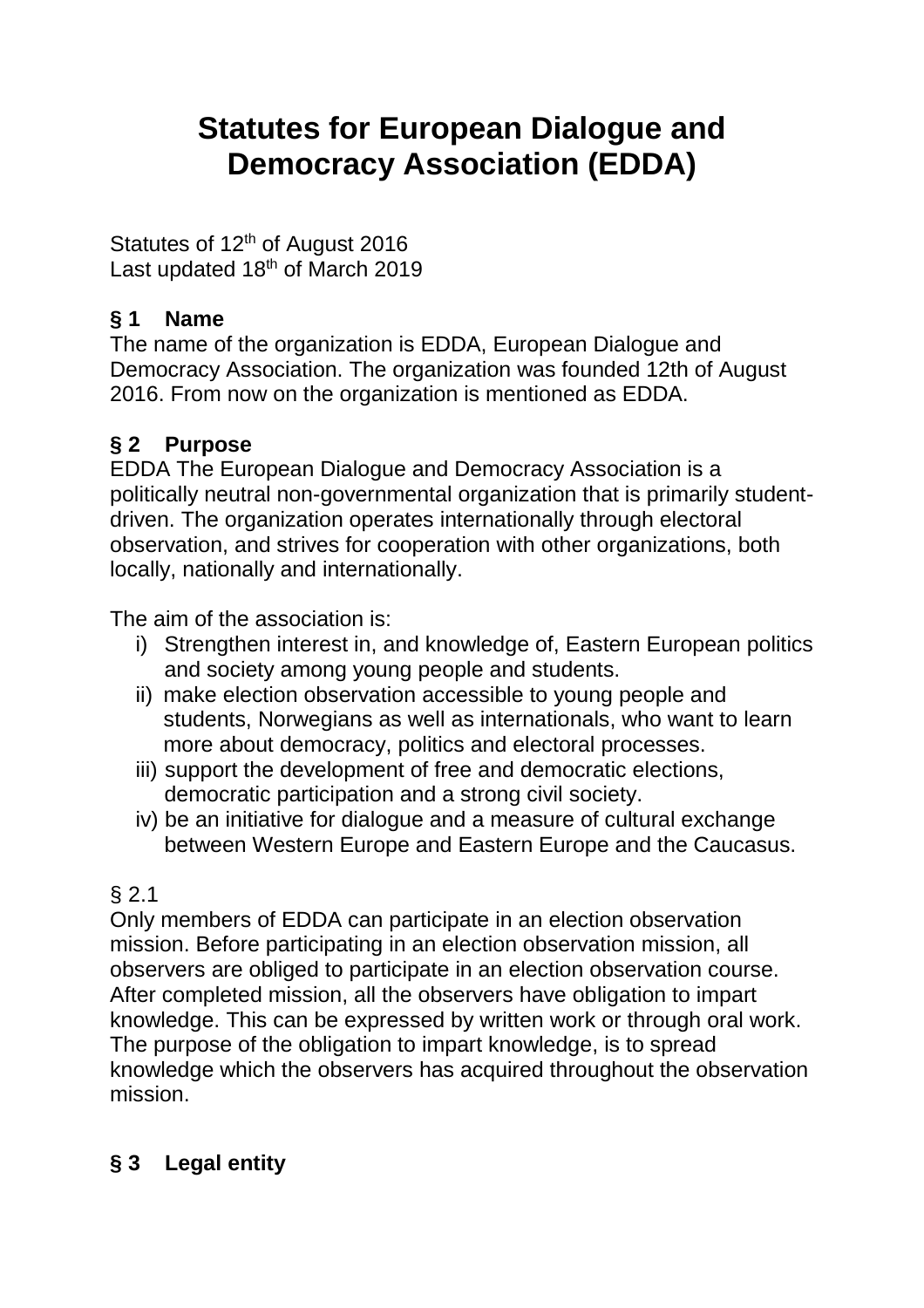The organization is a private institution, and an independent, legal entity with impersonally and limited responsibility for debt.

## **§ 4 Members**

All persons sympathizing with the vision of the organization can become a member. Membership is valid from the date the membership fee is payed and until the end of the calendar year. Only member above the age of 18 can attend Election Observation missions. Members owing the organization membership fee for more than one year have no voting rights and can be deleted as a member of the organization. The yearly membership fee is determined by the Board and stipulated by the Annual Meeting.

## **§ 5 Voting rights and eligibility**

All the members of EDDA have the right to vote, and all the members are eligible for office.

#### **§ 6 Compensation of representatives**

The organization's representatives do not receive payment for their work in office.

## **§ 7 Annual Meeting**

The Annual Meeting is held every year, and within the third first months of the calendar year. The Annual Meeting is the organization's supreme authority. The members are summoned by the Board, to the Annual Meeting, with at least two weeks' notice.

Proposals to be discussed shall be sent to the Board with at least one weeks' notice. The complete agenda for the meeting shall be available for all the members at least one week before the meeting is held.

#### § 7.1

All the members have access to the Annual Meeting. The Annual Meeting is statuted with the number of the members with the right to vote present during the meeting. Nobody has more than *one* vote, and voting can happen with authorization. The board also has the right to vote during the Annual Meeting.

#### § 7.2

The leader of the Annual Meeting is chosen by the meeting itself. The Annual Meeting can only treat proposals which has been sent to the Board within the deadline.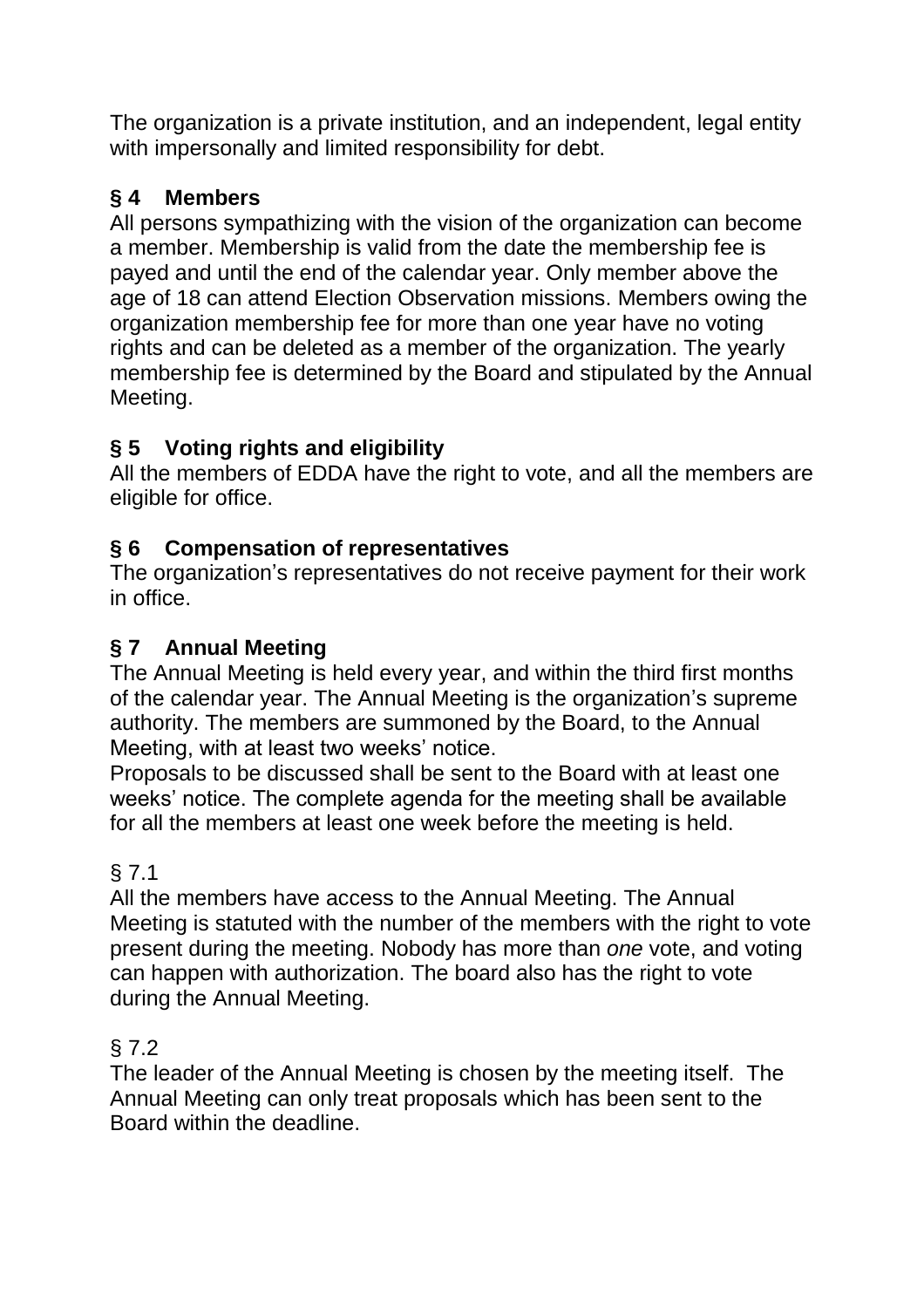## **§ 8 Voting at the Annual Meeting**

Unless something else is decided, a statute, to be valid, should have a general majority of the votes. Blank votes should be considered nonvotes.

## § 8.1

Elections occur in writing if there is more than one proposition. Only suggested candidates can be put on the ballot. If more people are going to be elected by the same election, the ballots must contain the number of different candidates that are going to be elected by the concerned election. Blank ballots or ballots that do not contain the suggested candidates, or a different number of candidates that are to be elected will be considered non-votes.

## § 8.2

If more than one person is to be elected in an election, everyone must have more than half the given votes for it to be valid. This is not the case in elections of deputy representatives.

If there is not a sufficient number of candidates that achieve this in the first round of voting, those with more than half of the votes will be considered elected. Then there will be undertaken a binding re-election between the remaining candidates, and after this election those with the most votes will be considered elected. If there is an equality of votes in the re-election, the election will be decided by lot.

## **§ 10 The tasks of the annual meeting**

The annual meeting will:

- 1. Handle the annual report
- 2. Handle the revised accounts
- 3. Handle received propositions
- 4. Assess price for membership
- 5. Pass the budget
- 6. Elect:
	- a) Leader, Deputy-leader and cashier
	- b) Member(s) of the board and deputy-member(s)
	- c) Nomination Committee (at least two members)

§ 9.1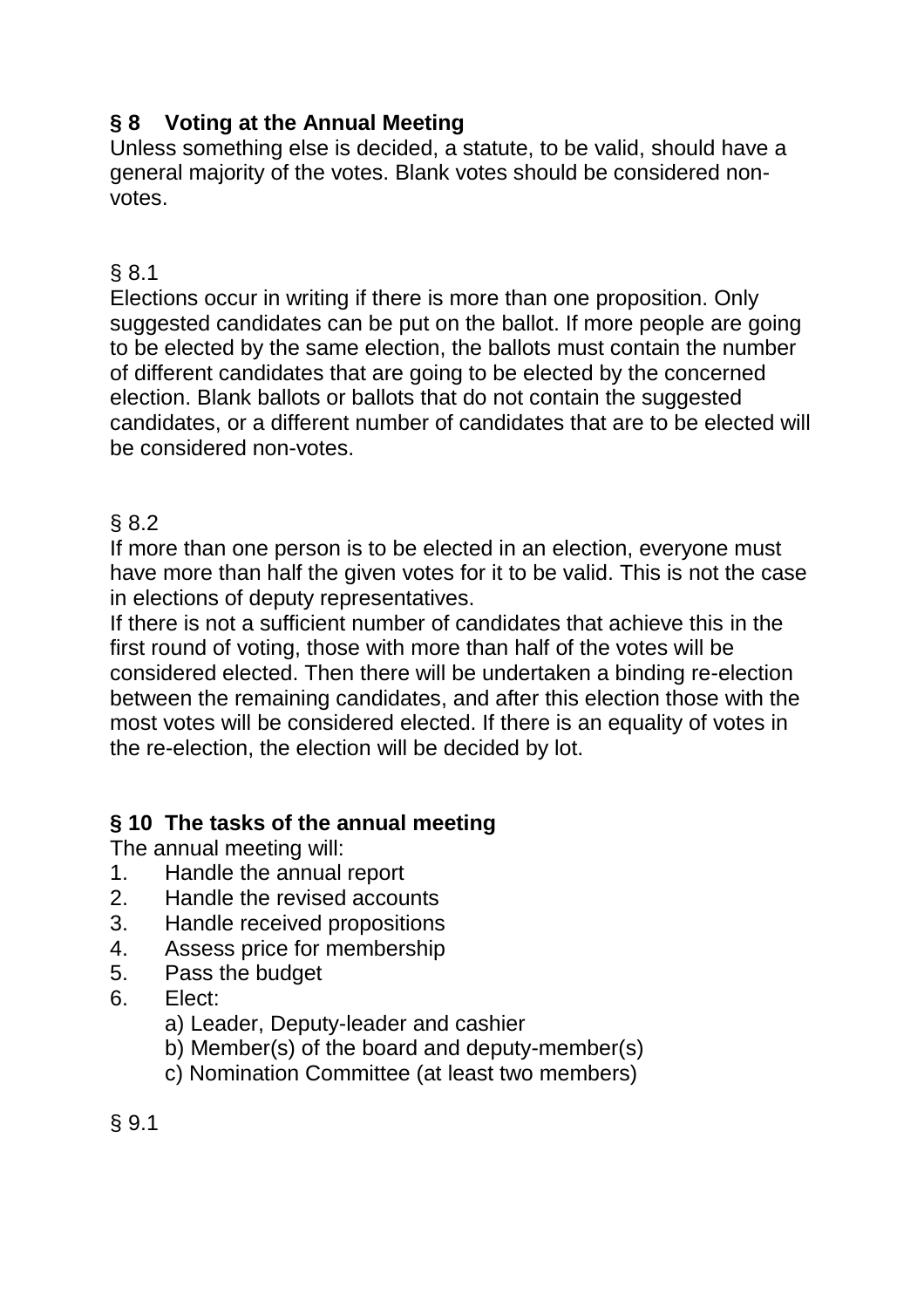All of the elected representatives accede three weeks after the Annual Meeting and sits until three weeks after the next Annual Meeting (12 months).

## **§ 10 Nomination Committee**

The Nomination Committee shall nominate candidates for all elections relating to the composition of the Board. The Nomination Committee submits its final recommendation to the board no later than 1 week before the annual meeting is to be held. It is important that the Nomination Committee is independent of the organization's management. The Nomination Committee shall provide a recommendation that takes into account location, gender distribution and competence, in order to ensure that a properly functioning board is upheld.

## **§ 11 Extraordinary yearly meetings**

Extraordinary yearly meetings will be held when the board decides, or when at least 1/3 of the members authorized to vote demands it. The meeting will be convoked in the same manner as ordinary yearly meetings, with at least two weeks' notice. The agenda will be attached to the notice of the meeting. Extraordinary yearly meetings can only handle and make decisions in the cases that are announced in the notice of the meeting.

## **§ 12 The board**

The organization is run by a board of minimum three members. The board is the highest authority between the yearly meetings.

## § 12.1

The board will:

- 1. Carry out the decisions of the yearly annual meetings.
- 2. If needed, initialize groups or people for specific tasks, and elaborate instructions for these.
- 3. Administer and lead necessary control with EDDA's economy in terms of the valid instructions and determinations.
- 4. Represent EDDA.

#### § 12.2

Board meetings are decided by the leader or when a majority of the board members demand it. The board can make statutes when a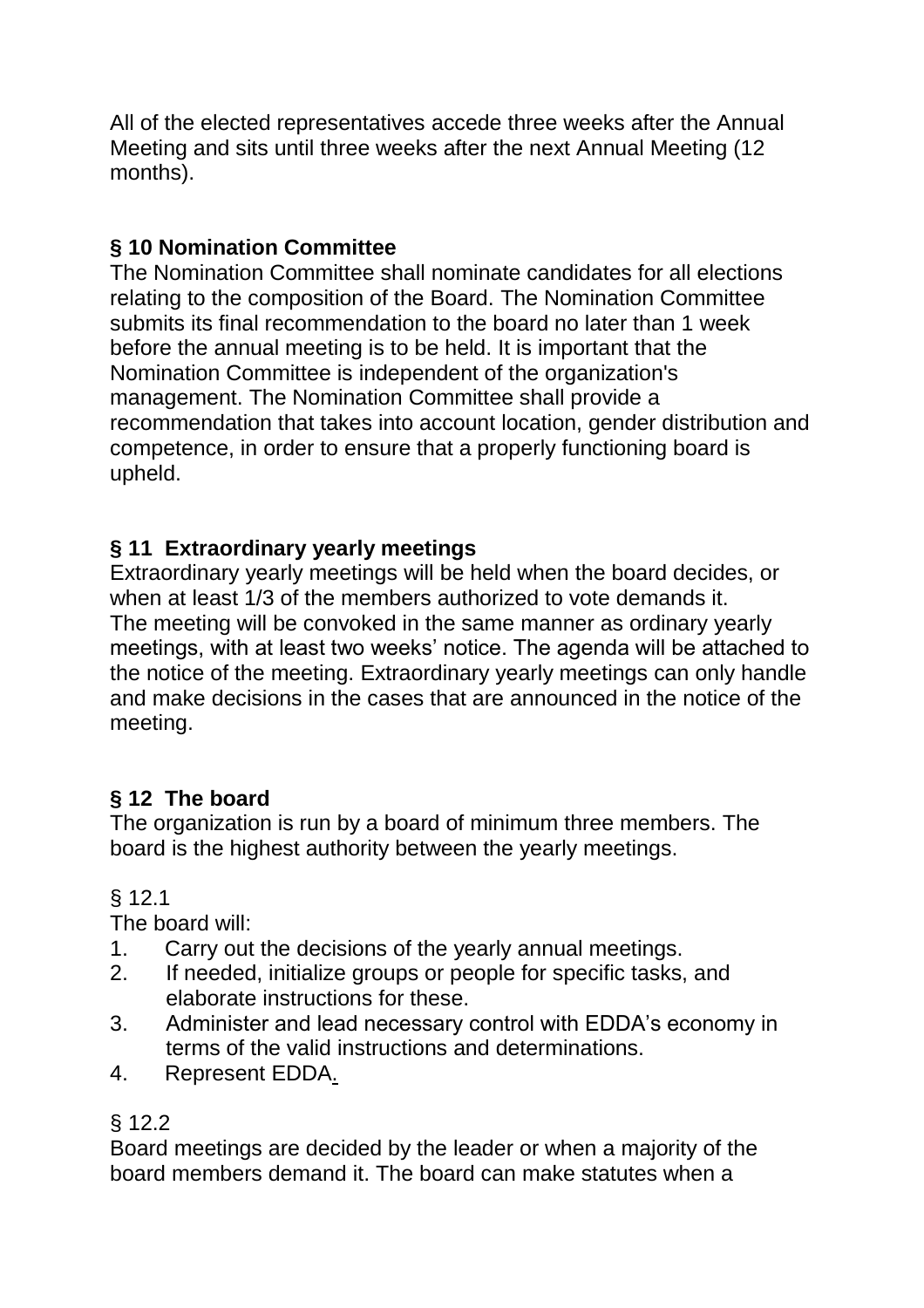majority of the members of the board are present. Statutes are decided with a majority of the given votes. By an equality of votes the leader's vote is counted twice.

## **§ 13 Changing statutes**

Changes of these statutes can only be made at ordinary or extraordinary yearly meetings after being listed on the agenda, and a majority of 2/3 is needed of the given votes. The voting is made after § 8.

#### **§ 14 Dissolution, corporation and partition**

Dissolution of the organization can only be done at an ordinary yearly meeting. If the dissolution is decided by at least 2/3 majority, an extraordinary yearly meeting will be summoned three months later. For the dissolution to occur, the statute must be repeated here with 2/3 majority. A liquidation board can be chosen to oversee the liquidation. The ordinary board can be chosen for the liquidation board, and get the position as liquidation board if no choice is made.

## § 14.1

The assets of the organization should after dissolution and debt presentation accrue the purpose the organization is working for by transferring the money to the Danish sister organization SILBA. None of the members have claim to the organization's assets or a share of these.

## $§ 14.2$

Corporation with other organizations or a partition of the organization is not regarded as dissolution. Statutes about corporation or partition, as well as necessary changes of statutes in affiliation of this are met in compliance with the provisions of change of statues cf. § 13. The board will in this case develop a plan for the corporation or partition that the yearly meeting will vote on. By corporation or partition, consent is to be collected from the creditors of the organization.

#### **§ 15 Economy**

The funds of the association are obtained through membership fees, voluntary contributions or national or international funds. The association can only apply for funds from political neutral actors.

§ 15.1